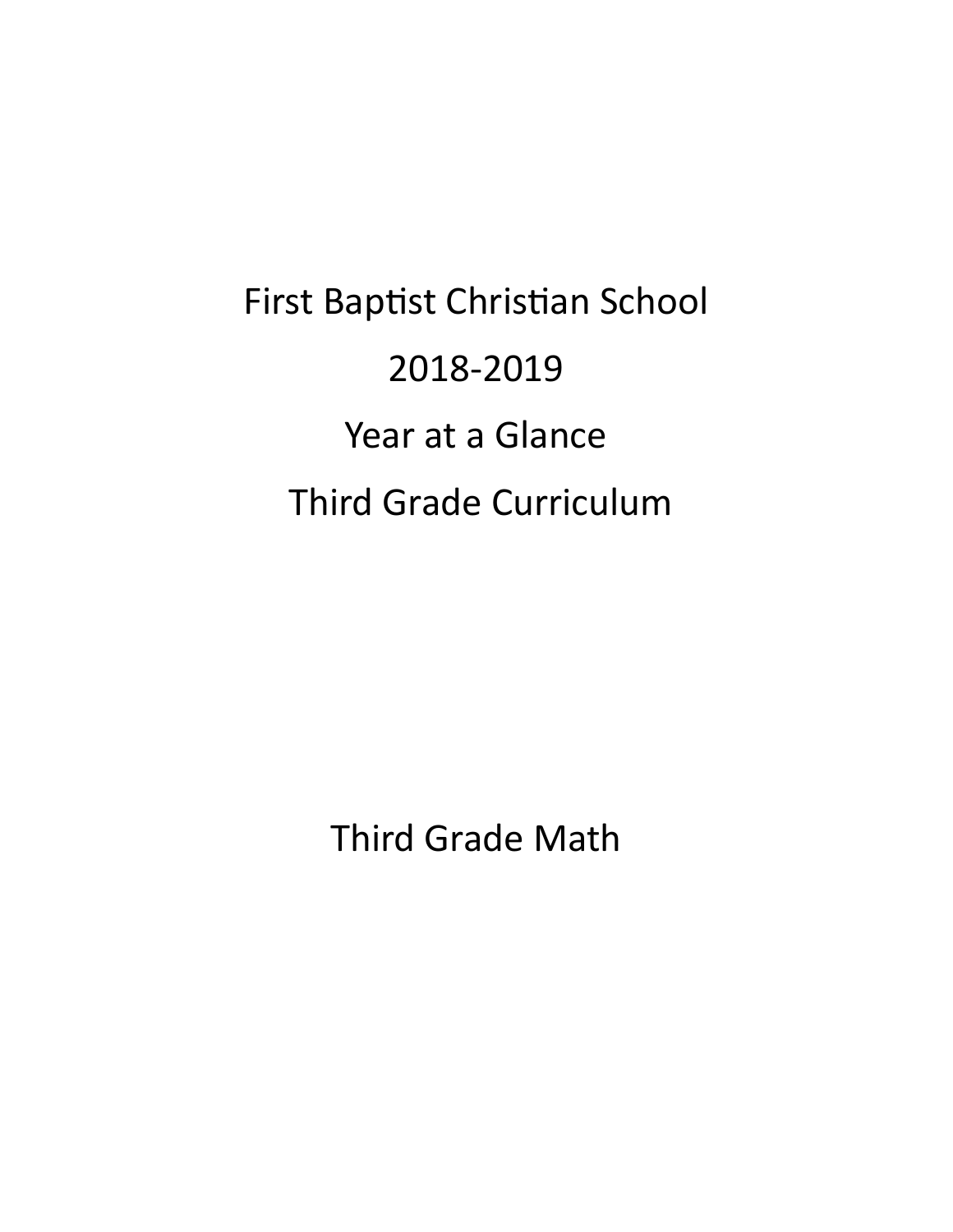- Months and years, calendar
- Counting patterns
- Reading a clock to the nearest five minutes
- Number line and thermometer reading
- Fractions to the hours
- Addition, subtraction and fact families
- Unknown addends adding three numbers
- Pictographs and bar Graphs
- Place value
- Reading and writing numbers through 999
- Adding two digit numbers
- Subtracting two-digit numbers
- Rounding to the Nearest Ten and Hundred
- Adding Three- Digit Numbers
- Comparing and Ordering
- Addition Word Problems
- Subtracting Three Digit numbers
- Subtraction Word Problems
- Working with Money Adding and **Subtracting**
- Naming Dollars and Cents and Exchanging Dollars, Dimes and Pennies
- Column Addition

- Subtracting Across Zeros
- Fractions of a Dollar
- Estimating Sums and Differences
- Writing Directions
- Reading and Writing Numbers Through 999,999
- Length: Inches, Feet, Yards
- Measuring to the Nearest Quarter Inch
- Estimating Lengths and Distances
- Reading a Clock to the Nearest Minute
- Comparing Word Problems
- Missing Numbers in Subtraction
- Scale Maps
- Modeling Fractions
- Drawing Fractions
- Comparing Fractions
- Fractions of a Group
- Probability
- Fractions Equal to 1
- Mixed Numbers
- Equivalent Fractions
- Finding Fractions and Mixed Numbers on a Number Line
- Rectangles, Length and Width
- Regular Grid Patterns
- Multiplication as Repeated Addition
- Multiplication Table
- Multiplication Facts 0's, 1s and 10's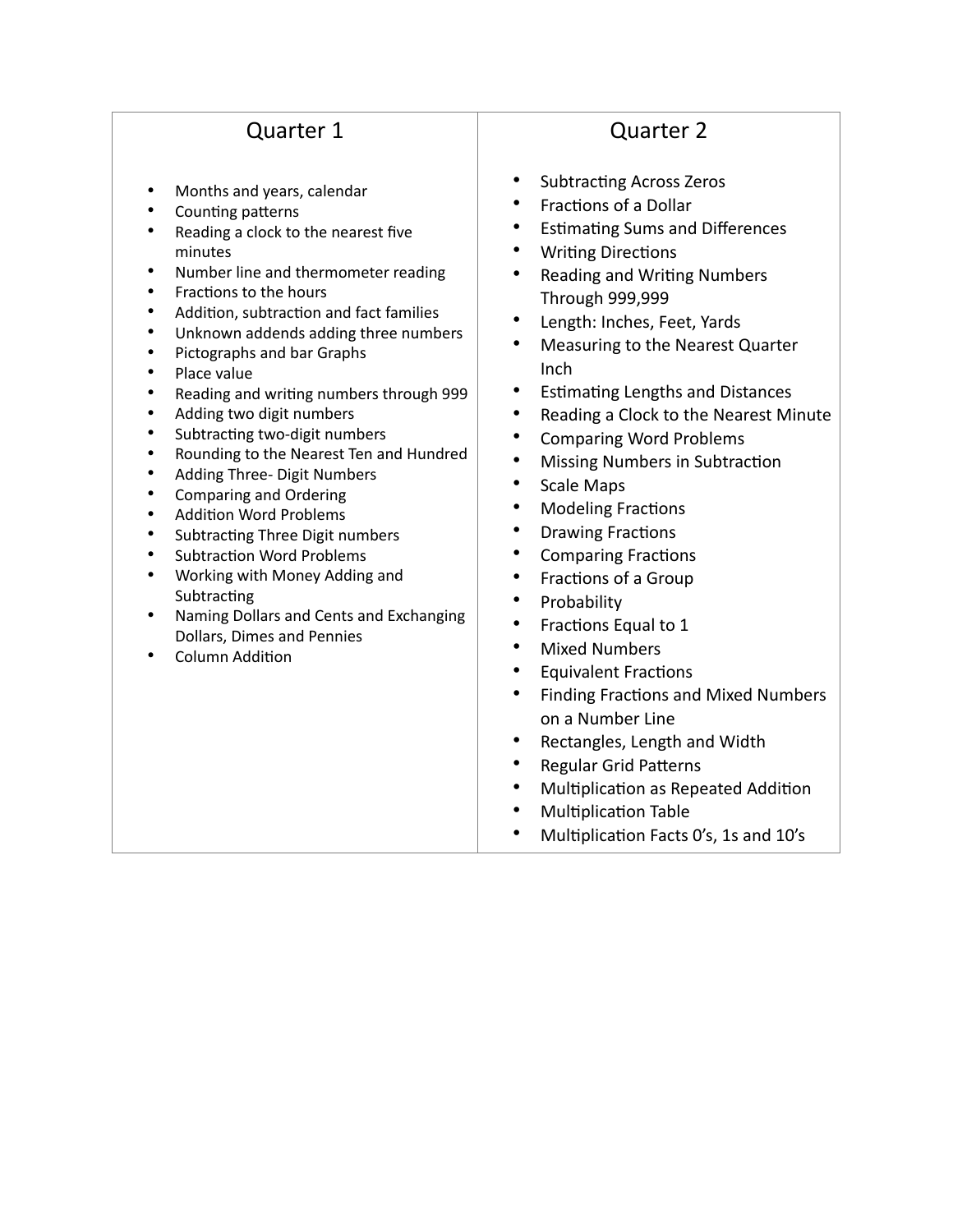- **Arrays**
- Perimeter
- Multiplication Facts:2's and 5's
- Equal Group Word Problems
- More About Bar Graphs
- Multiplication Facts: Square Numbers
- Area
- Multiplication Facts:9's
- Angles
- Parallelograms
- Polygons
- Congruent Shapes
- **Triangles**
- Multiplication Facts: Memory Group
- **Symmetry**
- Rectangular Prisms
- Counting Cubes
- Volume, weight: Ounces, Pounds, Tons
- Geometric Solids
- Multiplication Facts: 11's and 12's

- Multiplying Three Numbers
- Multiplying Multiples of Ten
- Length: Centimeters, Meters and Kilometers
- Mass: Grams and Kilograms
- Multiplying Two-Digit Numbers
- Fair Share
- Finding Half a Number
- Using Manipulatives to Divide by a One-Digit Number
- Division Facts
- Multiplication and Division Fact Families
- Capacity
- Even and Odd Numbers
- Using a Multiplication Table to Divide by a One-Digit Number
- Multiplying Three Digit Numbers
- Parentheses and Using Compatible Numbers
- Using Estimation to Verify Numbers, by Weight or Mass
- Rounding to the Nearest Dollar
- Effects of Estimation and Evaluating
- Multiplying Dollars and Cents
- Dividing Two-Digit Numbers
- Sorting Geometric Shapes and Using Diagrams
- Ordering Numbers Through 9,999
- Estimating Area
- Drawing Enlargements
- Points on a grid
- Planning a design
	- •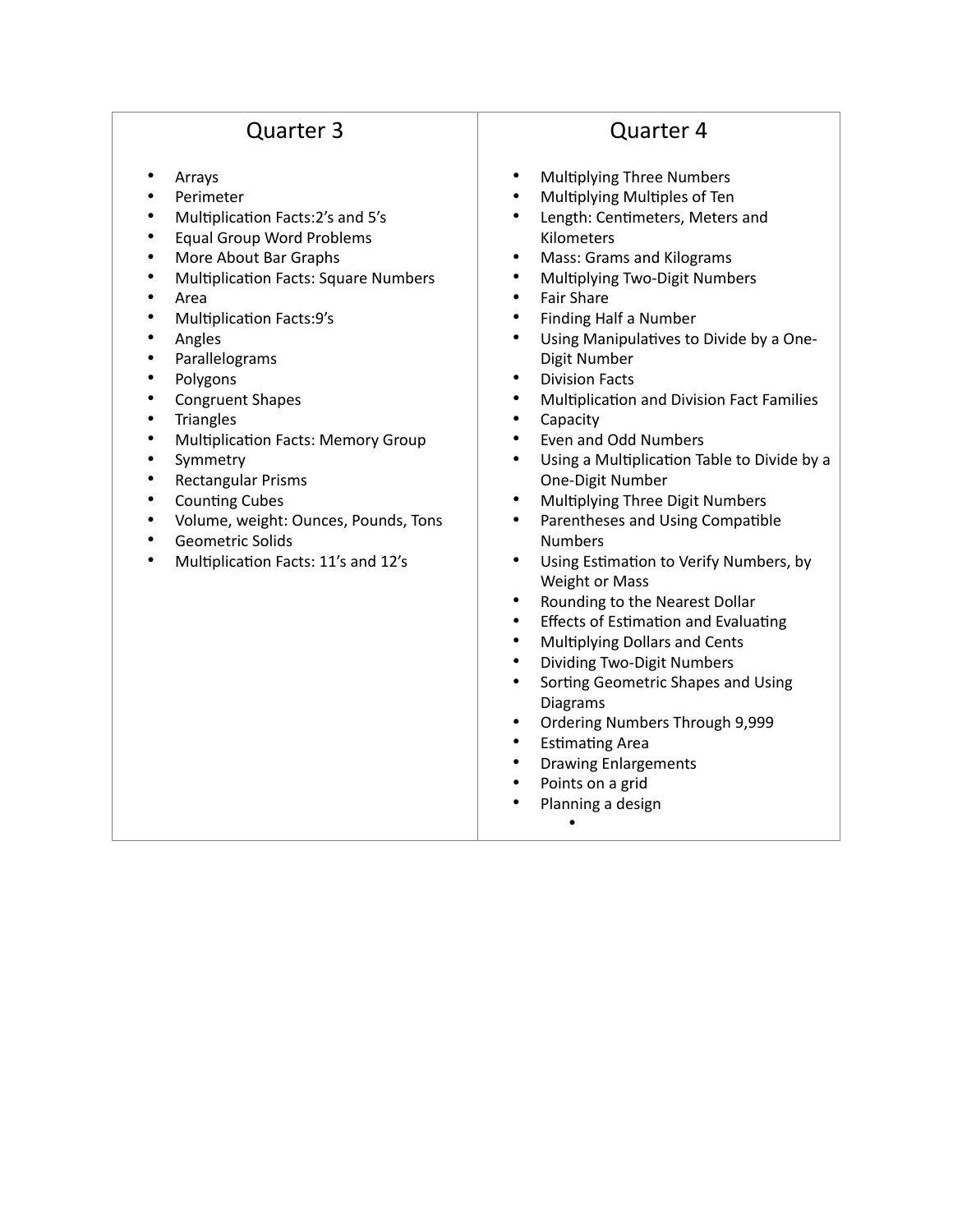## Third Grade Bible

## Quarter 1

- Jesus in the Beginning, Deuteronomy 6:4, God the Father, Son and Holy Spirit. Redemption is for all mankind.
- Jesus' Birth and Childhood, Luke 2:40, Jesus is born, fully God and fully man. He grows in wisdom and stature
- Jesus Prepares for Ministry, Matthew 3:17, Jesus is baptized as His ministry begins and then is tempted by Satan.
- The First Four Disciples, Isaiah 6:8, Jesus calls His first four disciples.
- Equipping the Disciples, Luke 6:40, Jesus calls the remaining eight disciples.
- The Beatitudes, Matthew 5:16,
- Jesus teaches the Beatitudes.
- Building on the Rock, 1 Corinthians 3:11,
- I am Statements, Jesus teaches about himself, John 14:6

- The Lord's Prayer, Jesus explains how o pray using a model prayer, Proverbs 15:29.
- Walking in Love, Jesus directs the disciples to relate to others in love., 1 John 4:7-8.
- Born Again, John 3:3, Jesus teaches Nicodemus about being born again.
- Responding to the Gospel, Luke 8:15, Jesus uses a parable about sowing and raping to discuss responses to the gospel.
- Thanksgiving, Colossians 3:17, Jesus heals 10 lepers. Only 1 returns to give thanks.
- Seeking the Lost, Luke 19:10, Jesus uses three parables to teach about God's concern for the lost and His joy when the lost are found.
- Forgiving, Ephesians 4:32, Jesus teaches about forgiveness.
- Stewardship, 1 Corinthians 4:2, Jesus instructs how to be a good steward.
- Christmas, John 3:17, Jesus' birth fulfills Old Testament prophecies. Christ is born in Bethlehem. The wise men worship Him.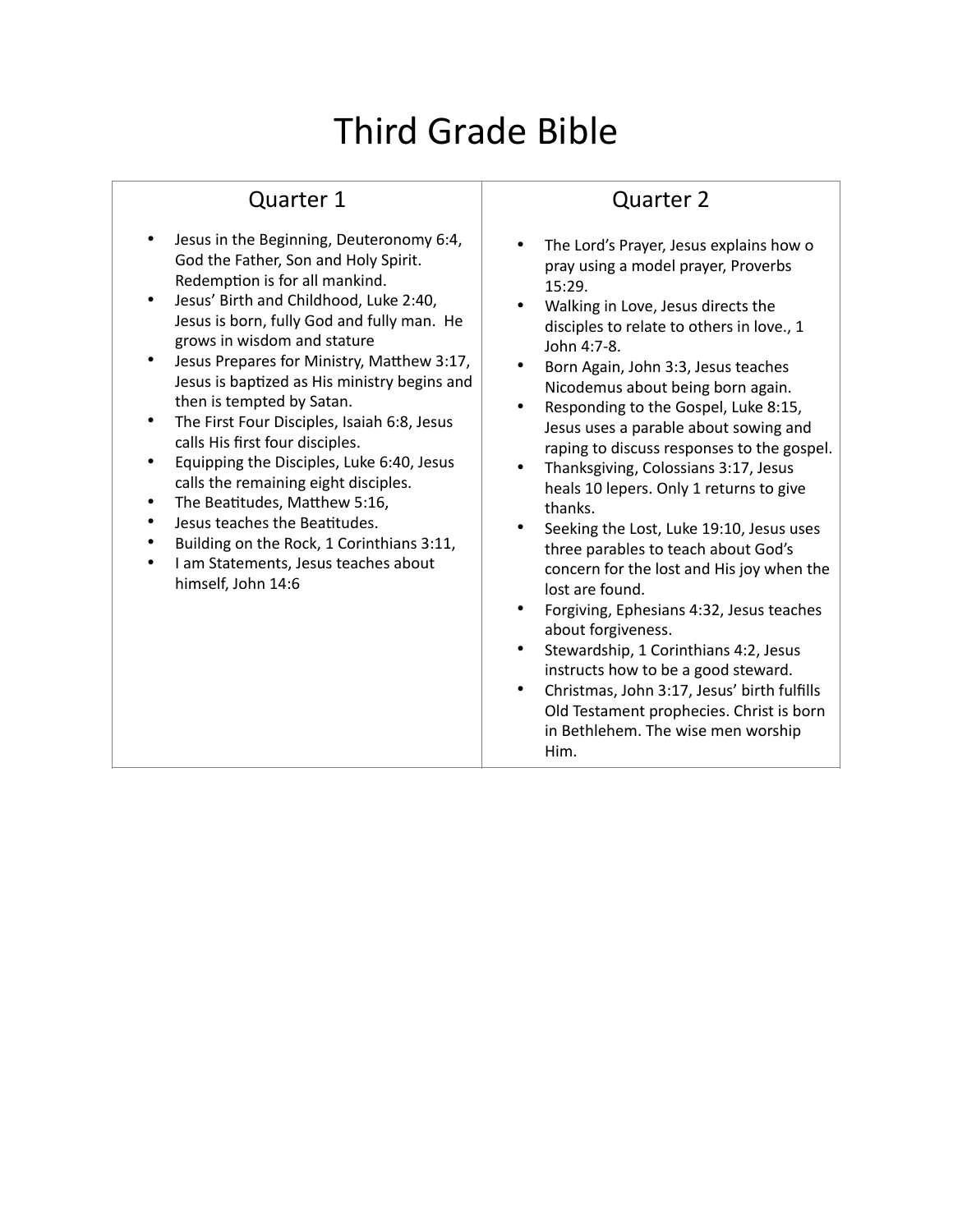- Jesus' First Miracle, John 2:11, Jesus changes water into wine.
- Jesus Satisfies, Psalm 34:8, Jesus feeds five thousand people and in another Gospel segment casts demons into a herd of pigs.
- Walking on Water, Philippians 4:13, Jesus and Peter walk on water.
- Healing a Blind Man, Isaiah 60:1, Jesus heals a man who was blind from birth.
- Lazarus Lives, Jeremiah 32:27, Jesus raises Lazarus from the dead.
- The Transfiguration, Jeremiah 29:11, Jesus teaches about the cost of discipleship. He is transfigured and predicts His death.
- The Holy Spirit, Acts 4:31, The Holy Spirit empowers the disciples of Jesus.
- Peter Is Transformed, 1 John 1:9, God restores Peter and places him in leadership despite his earlier denials and fear.
- Stephen and the Early Church, Romans 8:18, God uses Stephen's life and martyrdom as well as the persecution of the early Church to spread the gospel.

•

- Saul's Conversion, Isaiah 1:18, Saul, the persecutor, becomes Paul, the follower of Jesus.
- Paul's Early Ministry, 1 Chronicles 16:24, God builds His Church through Paul and other Christians.
- Easter, John 11:25, Jesus is arrested, crucified, and raised from the dead. He ascends to heaven after appearing to over 500 people.
- Paul's First Two Missionary Journeys, Hebrews 10:36, Paul takes his first two missionary journeys.
- Paul's Third Journey, Hebrews 10:24, Paul takes his third missionary journey.
- Paul's Journey to Rome, Galatians 6:9, Paul's ministry continues as he journeys to Rome and is shipwrecked.
- The Great Commission, Matthew 28:19, God calls all believers to preach the gospel and make disciples.
- Reviewing all that Jesus does. 2 Peter 1:3, Review God's plan for the Church by sequencing the events of Jesus' life, the early Church, and Peter's and Paul's ministry.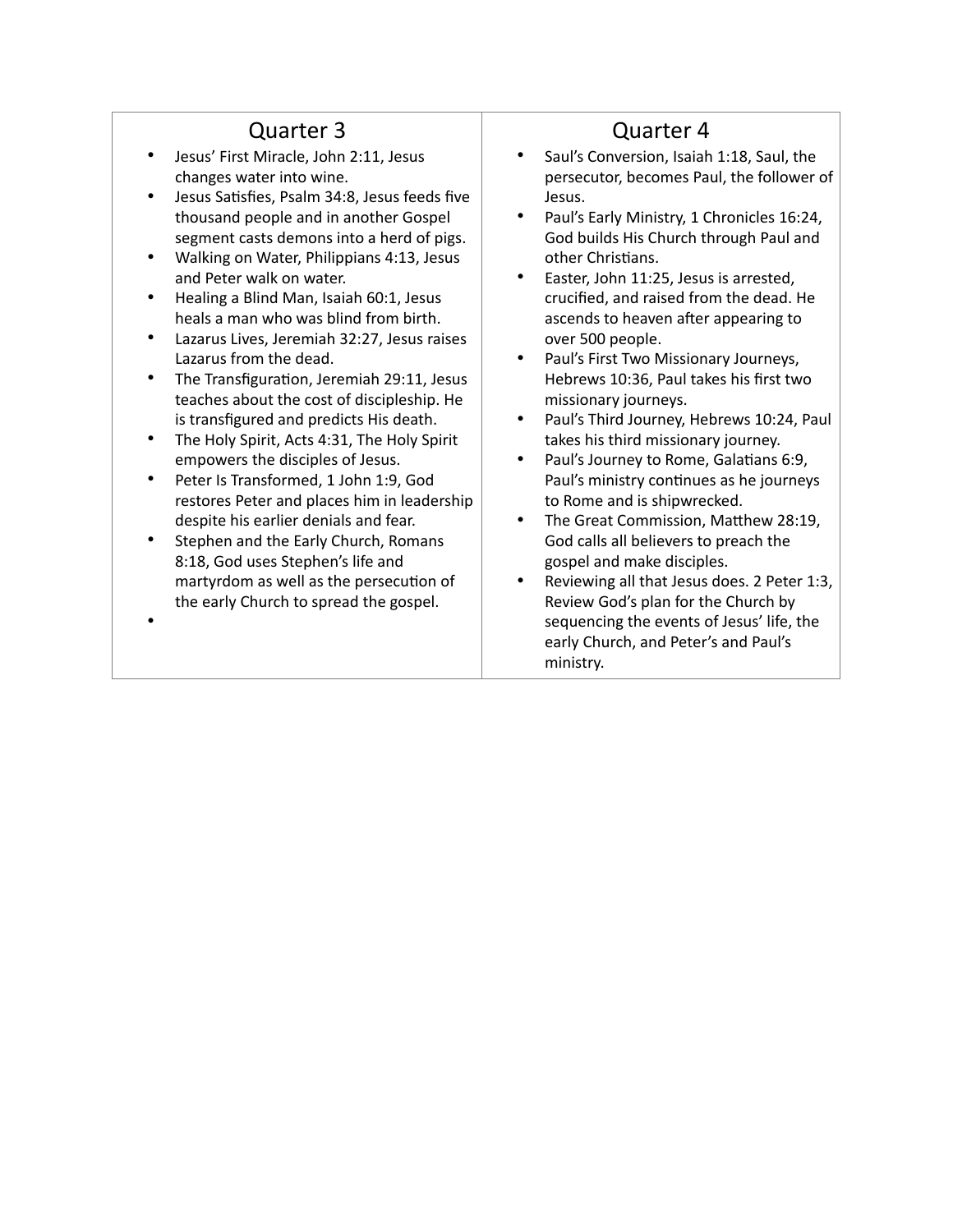# Third Grade Writing

| Quarter 1                                                                                                                                                                                          | <b>Quarter 2</b>                                                                                                                                                                      |
|----------------------------------------------------------------------------------------------------------------------------------------------------------------------------------------------------|---------------------------------------------------------------------------------------------------------------------------------------------------------------------------------------|
| The Sentence, Part 1: Subjects and                                                                                                                                                                 | The Paragraph, Part 2: Logical Order                                                                                                                                                  |
| Predicates                                                                                                                                                                                         | The Paragraph, Part 3: Supporting                                                                                                                                                     |
| The Sentence, Part 2: Compound                                                                                                                                                                     | Sentences                                                                                                                                                                             |
| <b>Subjects and Predicates</b>                                                                                                                                                                     | The Paragraph, Part 4: Brainstorming for                                                                                                                                              |
| The Sentence Part 3: Combining                                                                                                                                                                     | Ideas                                                                                                                                                                                 |
| Sentences                                                                                                                                                                                          | The Paragraph, Part 5: Supporting a Topic                                                                                                                                             |
| The sentence, Part 4: Active and Passive                                                                                                                                                           | Sentence with Experiences and Examples                                                                                                                                                |
| Voice                                                                                                                                                                                              | The Paragraph, Part 6: Supporting a Topic                                                                                                                                             |
| The Paragraph, Part 1: Topic Sentences                                                                                                                                                             | Sentence with Facts and Opinions                                                                                                                                                      |
| Quarter 3<br>Persuasive Writing<br>Evaluating the Persuasive Paragraph<br><b>Expository Writing</b><br>Evaluating the Expository Paragraph<br>Narrative Writing<br><b>Evaluating the Narrative</b> | Quarter 4<br>Descriptive Writing, Part 1<br>Descriptive Writing, Part 2<br>Evaluating the Descriptive Paragraph<br>Writing a Chapter Summary<br><b>Evaluating the Chapter Summary</b> |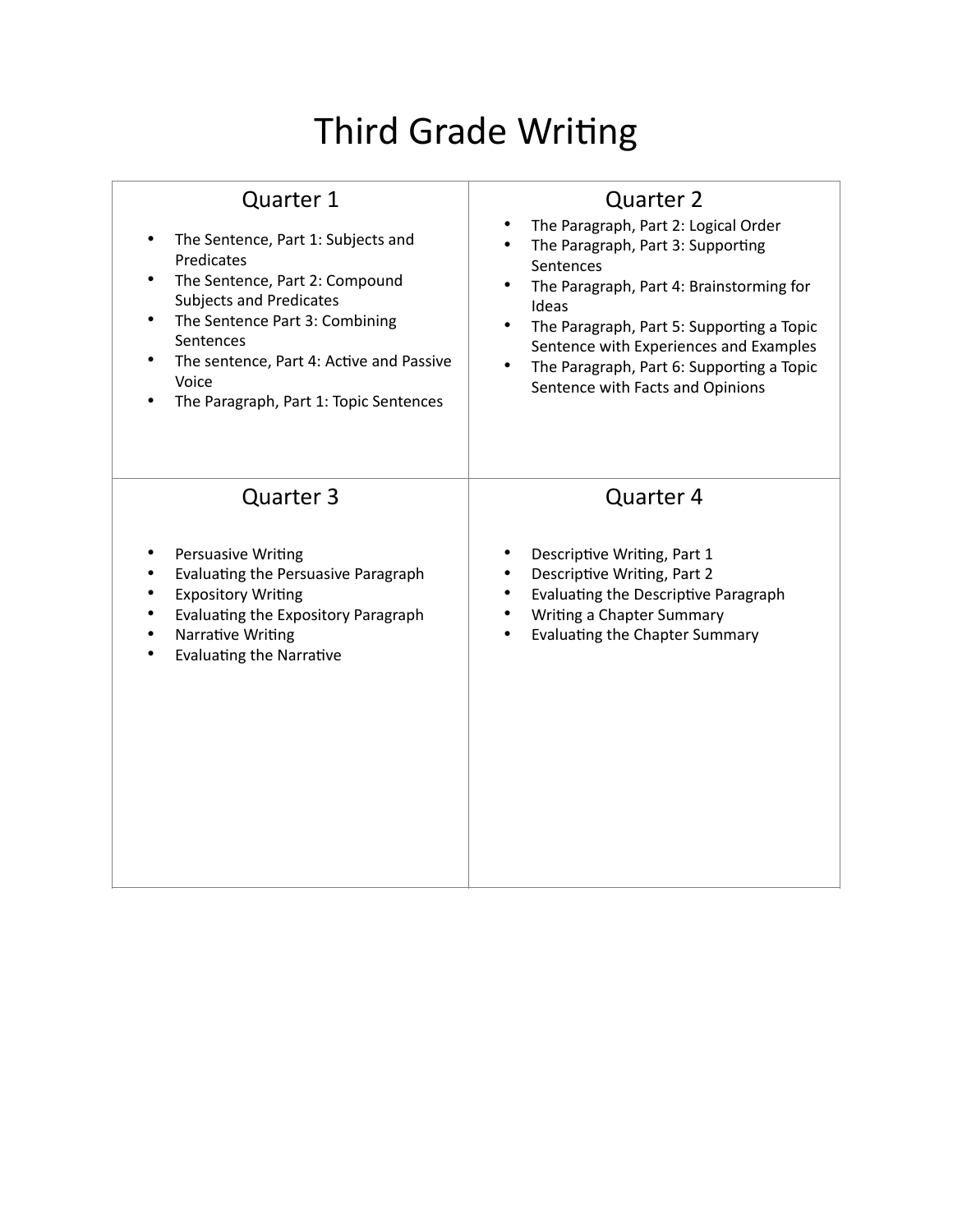# Third Grade Grammar

#### Quarter 1

- The sentence: Two Parts
- Four Types of Sentences
- Simple Subjects of Sentences
- Simple Subjects
- Simple Predicates
- Reversed Subject and Predicate
- Split Predicate
- Short and Long Vowels
- Consonants
- Action Verbs
- Capitalizing Proper Nouns
- Present Tense of Verbs
- Past Tense of Regular Verbs
- Long Vowel Sounds
- Concrete, Abstract and Collective Nouns
- Helping Verbs
- Singular, Plural, Compound, and Possessive Nouns
- Future Tense
- Spelling Rules: Silent Letters k,g, w, t, d, and c
- Capitalization: Sentence, Pronoun I, Poetry
- Irregular Plural Nouns
- Irregular Verbs
- Silent Letters p,b,l,u,h,n, and gh
- Four Principal Parts of Verbs
- Simple Prepositions
- Spelling Rules, ie or ei
- Capitalization: Titles, Outlines and Quotations
- **Linking Verbs**

- Diagramming Simple Subjects and Simple Predicates
- Dictionary Information About a Word
- Diagramming a Direct Object
- Capitalization: People Titles, Family Words, and School Subjects
- Descriptive Adjectives
- The Limiting Adjective
- Diagramming Adjectives
- Capitalization: Areas, Religions, Greetings
- Proper Adjectives
- No Capital Letter
- Object of the Preposition, The Prepositional Phrase
- Spelling Rules: Suffixes
- Indirect Objects
- The Period: Sentences, Initials and **Outlines**
- Coordinating Conjunctions
- Diagramming Compound Subjects, Predicates, and Objects
- Abbreviations and Decimal Points
- The Predicate Nominative
- Nominative, Possessive and Objective **Nouns**
- The Predicate Adjective
- Comparison Adjective
- Irregular Comparison Adjectives
- Comma in Dates, Addresses and Series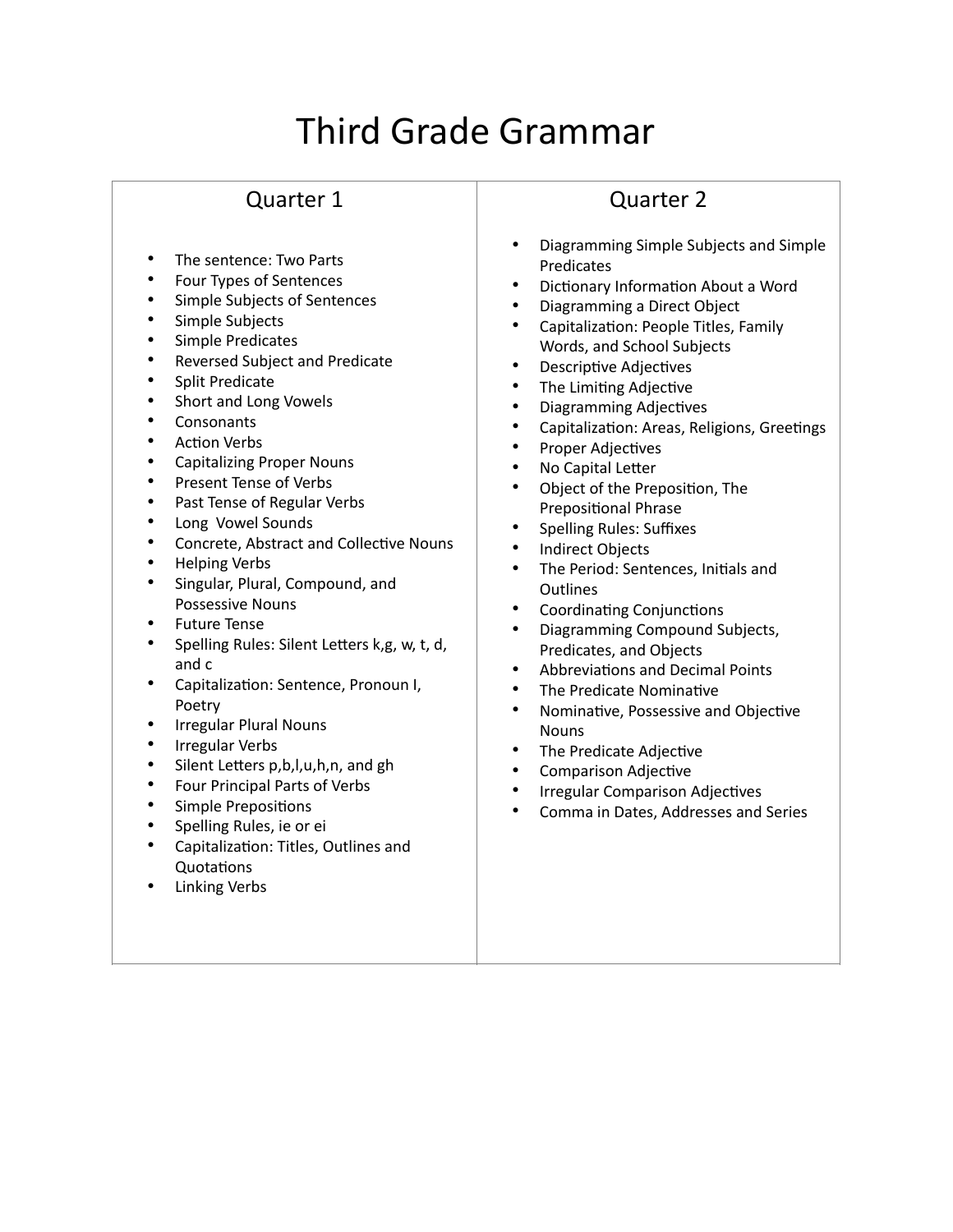- Appositives
- The Comma in Direct Address and Academic Degrees
- The Comma in Appositives
- Spelling practice with Long a and e
- **Pronouns**
- Pronouns and Antecedents
- The Comma in Greetings, Closings and Last Name First
- Personal Pronouns: Person Form, Number Form and Case Form
- Irregular Verbs
- Spelling Practice Long u, oo, and contractions
- The Comma in Introductory and Interrupting Elements; Afterthoughts, Clarity
- Personal Pronoun Case Forms: Nominative, Objective, Possessive
- Diagramming Pronouns
- Spelling, Short a, o, u
- Possessive Pronouns and Possessive Adjectives
- Dependent and Independent Clauses
- Subordinating Conjunctions
- The Comma, Descriptive Adjectives and Dependent Clauses
- Spelling, Hard and Soft c and g
- Compound Sentences
- Coordinating Conjunctions
- The Comma in Compound Sentences, Direct Quotations
- Relative Pronouns
- Pronoun Usage

- Spelling with British Spellings, Homophones, Homonyms
- Interrogative Sentence Diagrams, Interrogative Pronouns
- Quotation Marks; Direct Quotations, Speaker Changes, and Titles
- Italics or Underline
- Spelling Practice; Homographs and Compound Words
- Irregular Verbs
- The Exclamation Mark
- The Question Mark
- Commonly Misused Words
- Subject-Verb Agreement
- The Hyphen: Compound Nouns and Numbers
- More Commonly Misused Words
- Adverbs that Tell "How"
- The Hyphen: Compound Adjectives
- Adverbs that Tell "Where," "When," and "How Much"
- Comparison Adverbs
- Using the Adverb Well
- The Semicolon
- The Colon
- The Apostrophe: Contractions; Omitting Digits and Letters
- Adverb Usage
- Interjections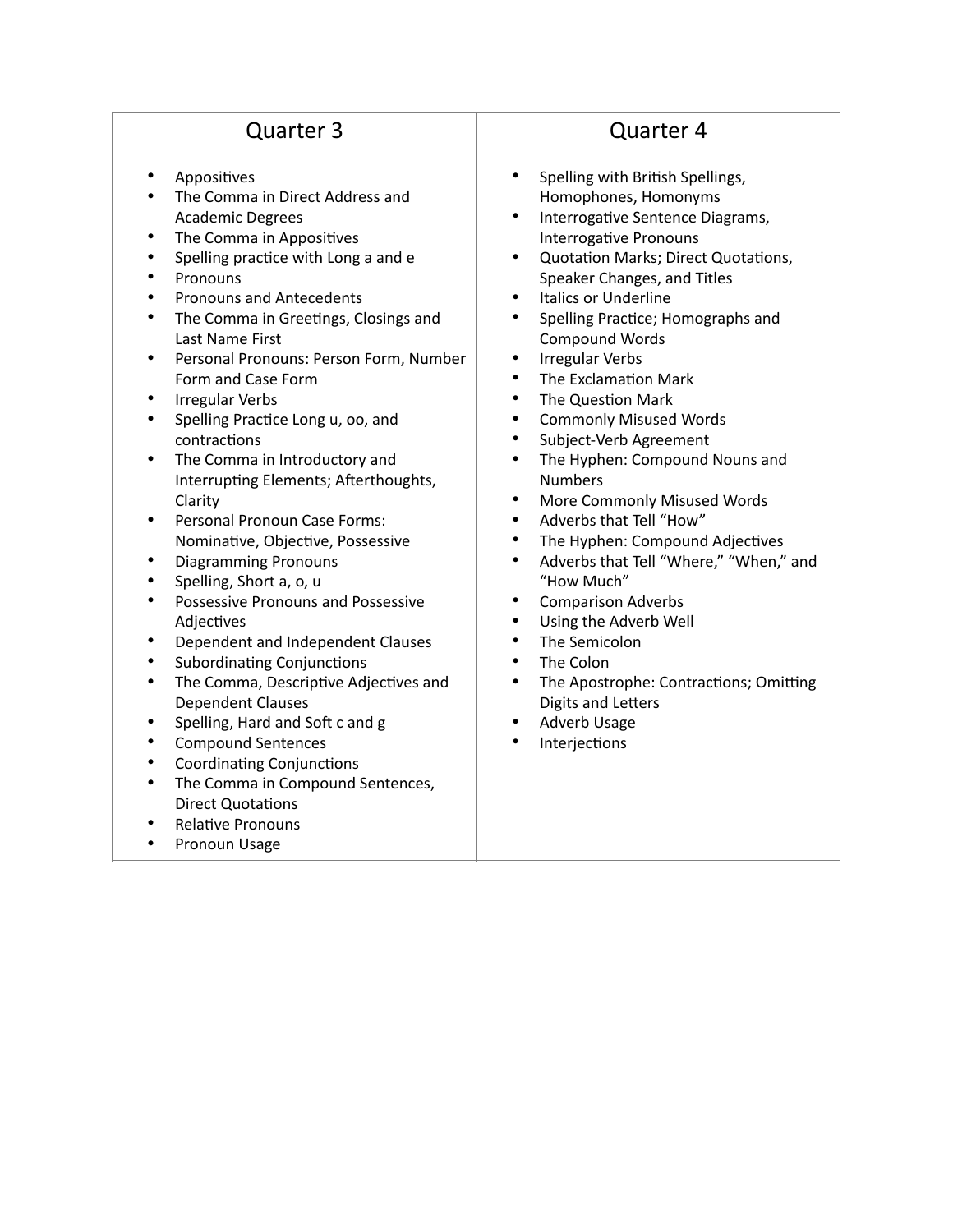# Third Grade Reading

## Quarter 1

- Story Elements; Understanding that a story needs a plot, character, setting and a theme; Strategy- Prior knowledge
- Plot; Understanding that a plot is what happens in a story, Strategy- Summarize
- Character; Understanding that characters are all of the people, animals, robots, etc. found in a story; Strategy- making connections
- Setting; Understanding that setting means the time or the place that a story takes place; Strategy-Visualize
- Theme; Understanding that the theme is the story's main idea; Strategy-Questioning
- Internal Conflict; Understanding and being able to recognize the internal conflict in a story; Strategy- Prior knowledge
- External Conflict; Understanding and being able to recognize the external conflict in a story; Strategy- Making connections

- Sequence; Understanding what is important about a story and being able to tell about it in sequential order; Strategy-Summarizing
- Drama; Make and confirm predictions; Strategy- Questioning
- Main Idea; Understanding the main idea and recounting details; Strategy- Inferring
- Character Attributes; Ability to describe a character's physical traits, personality traits, and attributes; Strategy- Visualizing
- Point of View; Identifying different points of view; Strategy- Focusing on story structure
- Connections and Relationships; Studying the connection and relationships between characters; Strategy- Questioning
- Cause and Effect; Recognizing that a character's actions influence the events of a story; Strategy- Questioning and making connections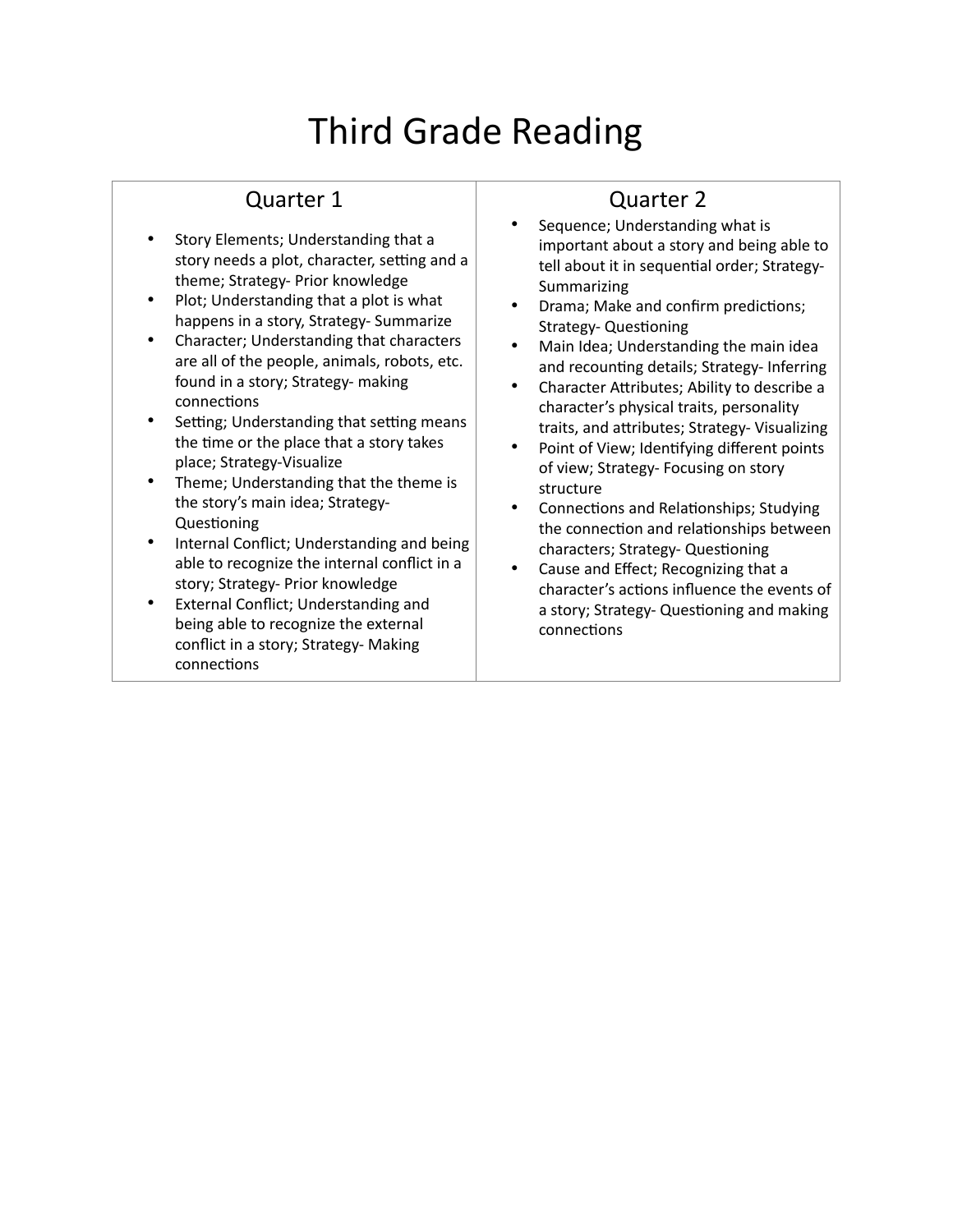- Biography; Understanding that a biography is usually a narrative about a famous or noteworthy person; Strategy-Evaluating
- When the Plot is About the Setting; Recognizing when the setting is critical to the story; Strategy- Making connections and description
- Images; Recognizing the images in a narrative poem; Strategy- Visualizing
- Descriptive Text; Interpreting descriptive text; Strategy- Visualizing
- Historical Fiction; Understanding and recognizing historical fiction; Strategy-Story structure and summarizing
- Setting As the Most Important Element; Understanding why the setting is crucial in driving this piece to its conclusion; Strategy- Visualizing and making connections
- Author's Purpose; Understanding an author's purpose and identifying how we feel when we read a story with a meaningful theme; Strategy- Inferring, evaluating, and synthesizing

- Stated Theme; Identifying the stated theme; Strategy- Questioning and summarizing
- Implied Theme; Identifying the implied theme; Strategy- Making connections and evaluating
- Drawing Conclusions; Thinking about the details and the facts in a selection to reach a decision about what the selection is about; Strategy- Questioning and synthesizing
- Compare and Contrast; Recognizing similarities and differences between the characters and reviewing the tools used to compare and contrast; Strategy- Making connections and prior knowledge
- The Purpose of Biography; Understanding that a biography is a true story about a real person's life and it has been written to enable the reader to learn about this person; Strategy- Evaluating
- Fantasy; Differentiating between reality and fantasy; Strategy- Inferring and evaluating
- Dialogue; Understanding that dialogue tells the reader about the characters and about what is happening in the story; Strategy- Visualizing and evaluating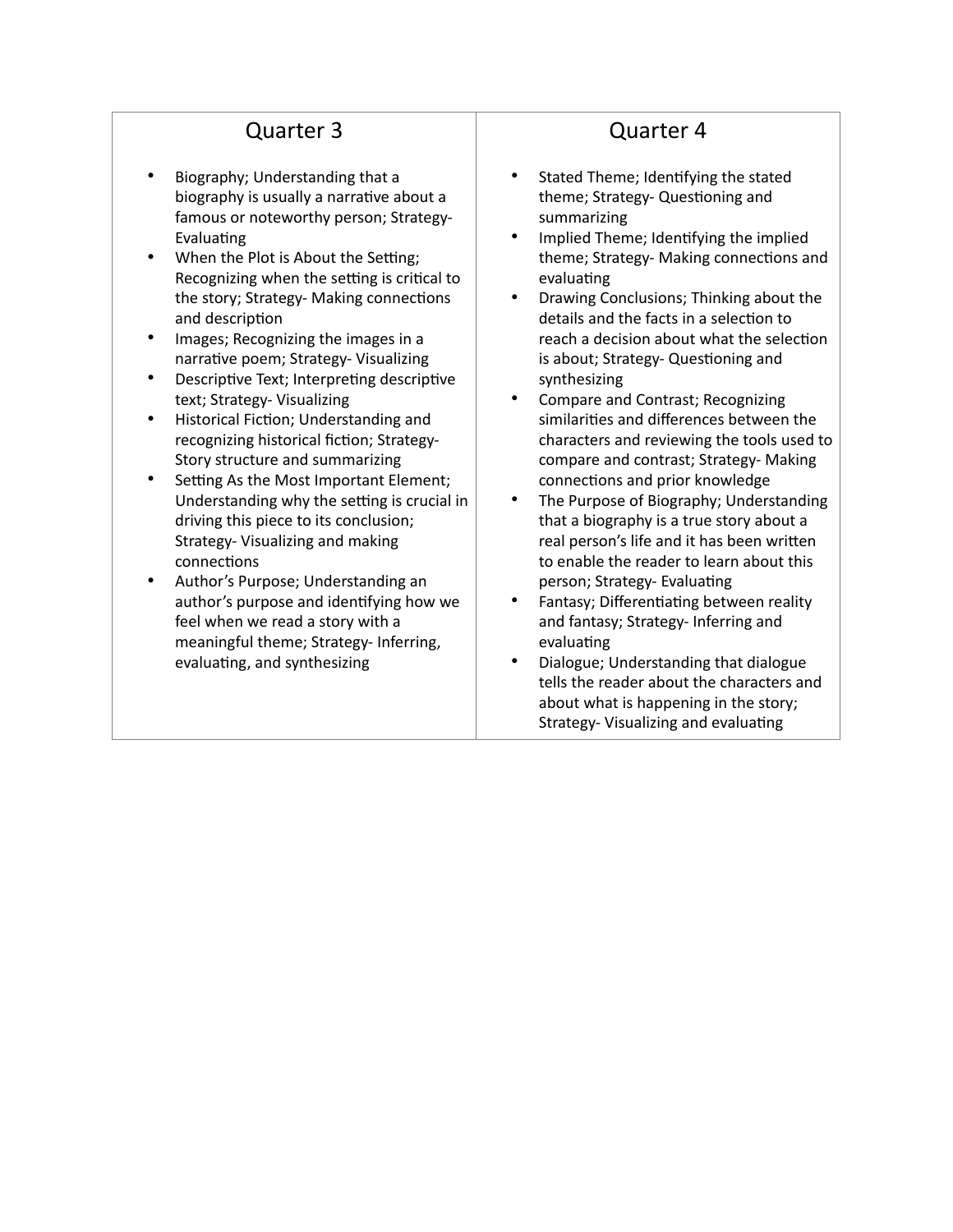# Third Grade History

#### Quarter 1

- Beginings of America
	- 1. Providence
	- 2. Challenges faced by colonists
	- 3. Dominion over land
	- 4. Covenants and Puritan communities
	- 5. Activity: Primary and Secondary Sources
	- 6. Tension between countries
	- 7. Comparing maps
- The Constitution
	- 1. Articles of Confederation
	- 2. Constitutional Convention
	- 3. Slavery and Trade
	- 4. Activity: Understanding and Memorizing the Preamble
	- 5. Bill of Rights
	- 6. Constitution Approved

- Presidents and Precedents
	- 1. Electoral College
	- 2. Evangelical Christianity
	- 3. Executive Branch
	- 4. State and Local Government
	- 5. Washington, DC
	- 6. Precedents of President Washington
	- 7. Political Parties
	- Jefferson and Moving West
	- 1. American Government
	- 2. Natural Resources
	- 3. Louisiana Territory
	- 4. Lewis and Clark Expedition
	- 5. Branches of Government
	- 6. Democracy
	- 7. Thomas Jefferson
- The War of 1812 and National Growth
	- 1. War of 1812
	- 2. Navies in the War of 1812
	- 3. Effects of the War of 1812
	- 4. The American System
	- 5. Monroe Doctrine and Missouri Compromise
	- 6. Transportation
	- 7. Factories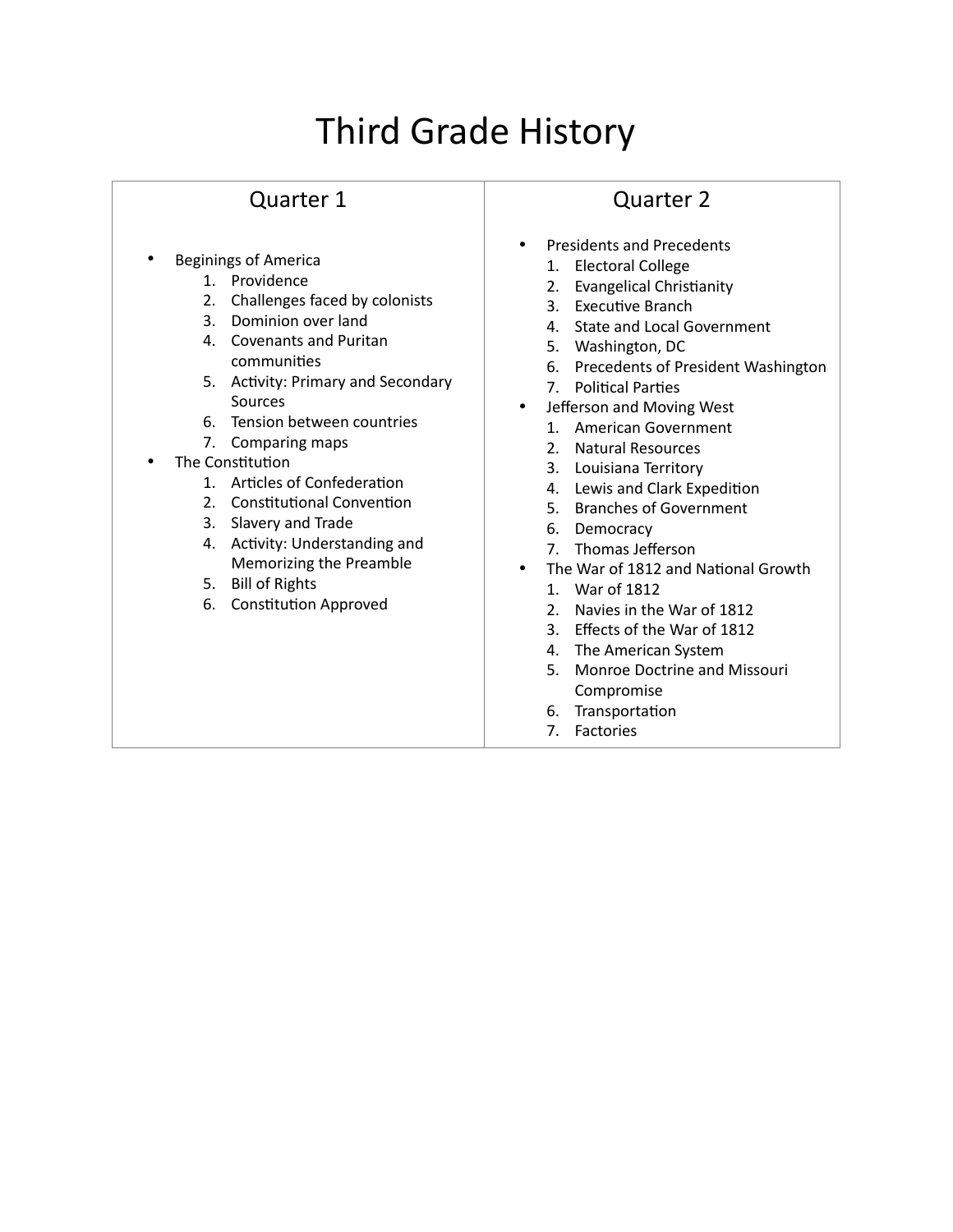- Andrew Jackson and American Democracy
	- 1. John Quincy Adams
	- 2. Election of 1828
	- 3. Democracy
	- 4. Activity: Understanding Hemispheres
	- 5. Indian Removal Bill
	- 6. Political Parties
	- 7. The Issue of Slavery
- Growth in the East
	- 1. Railroads and Canals
	- 2. Cities and Farm Life
	- 3. Technological Advances
	- 4. Immigrants
	- 5. Post Office and the Telegraph
	- 6. Reform Movements
	- 7. Progress
- The United States Spreads West
	- 1. Texas Gains Independence
	- 2. Missionaries
	- 3. Three Presidents
	- 4. Manifest Destiny

- The United States Spreads West
	- 5. Mexican-American War
	- 6. United States Victory
	- 7. Results of the War
	- 8. California Gold Rush
- A Nation Dividing
	- 1. Compromise of 1850
	- 2. Runaway Slaves
	- 3. Division over Slavery
	- 4. Points of View
	- 5. Slavery
	- 6. Views of Slavery
	- 7. Abraham Lincoln
- The Civil War
	- 1. Confederate States of America
	- 2. The North vs. the South
	- 3. Civil War
	- 4. Emancipation Proclamation
	- 5. Blockade Runners and Inventions
	- 6. Battles and Strategies
	- 7. Gettysburg Address